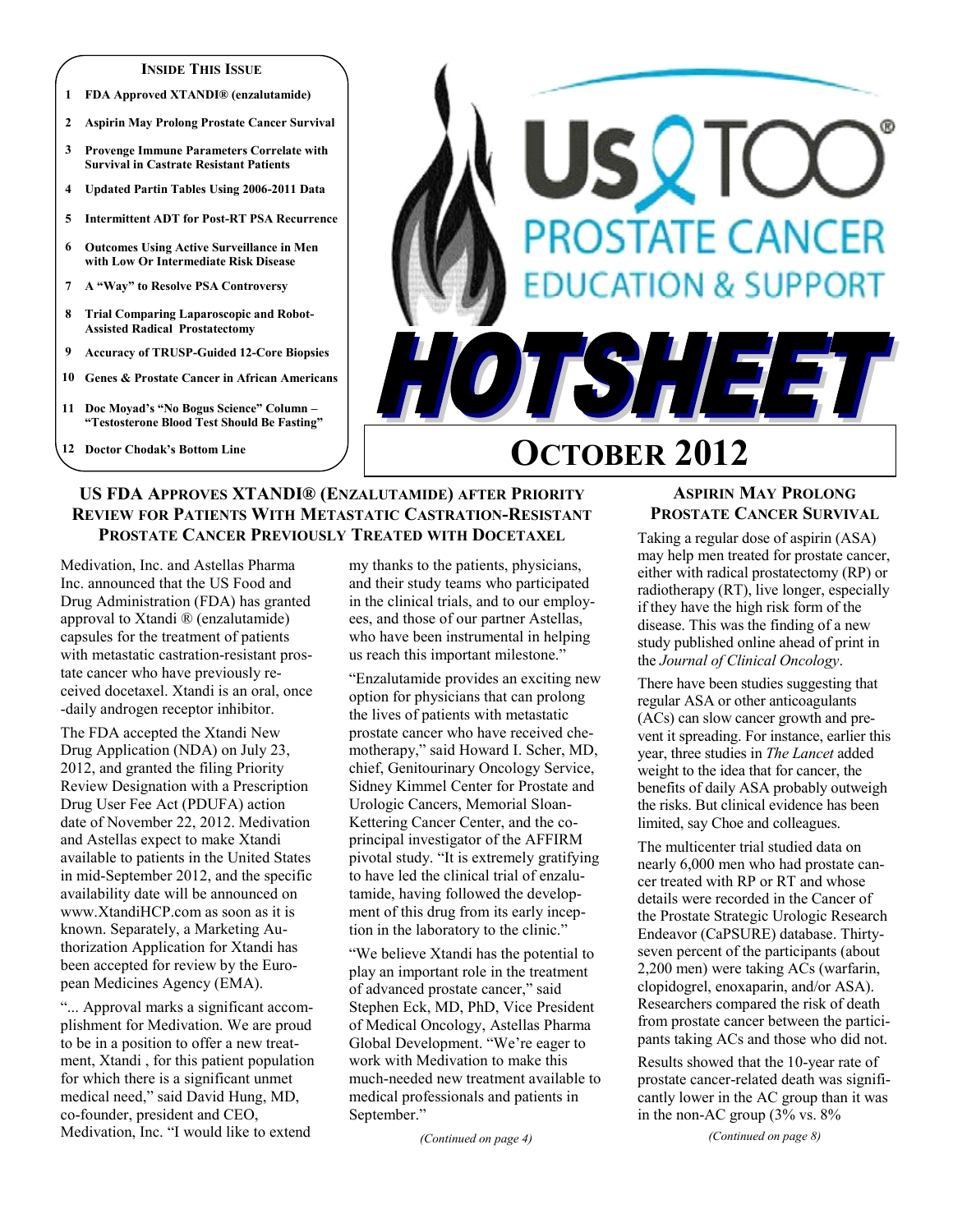# **PROSTATE CANCER HELPLINE - CALL 1-800-808-7866 OR WWW.USTOO.ORG**



# *AND PEOPLE LIKE YOU!*

ITEMS CONTAINED IN US TOO PUBLICATIONS ARE OBTAINED FROM VARIOUS NEWS SOURCES AND EDITED FOR INCLUSION. WHERE AVAILABLE, A POINT-OF-CONTACT IS PROVIDED.

REFERENCES TO PERSONS, COMPANIES, PRODUCTS OR SERVICES ARE PROVIDED FOR INFORMATION ONLY AND ARE NOT ENDORSEMENTS. READERS SHOULD CONDUCT THEIR OWN RESEARCH INTO ANY PERSON, COMPANY, PRODUCT OR SERVICE, AND CONSULT WITH THEIR LOVED ONES AND PERSONAL PHYSICIAN BEFORE DECIDING ON ANY COURSE OF ACTION.

THE INFORMATION AND OPINIONS EXPRESSED IN THIS PUBLICATION ARE NOT RECOMMENDATIONS FOR ANY MEDICAL TREATMENT, PRODUCT SER-VICE OR COURSE OF ACTION BY US TOO INTER-NATIONAL, INC., ITS OFFICERS AND DIRECTORS, OR THE EDITORS OF THIS PUBLICATION. FOR MEDI-CAL, LEGAL OR OTHER ADVICE, PLEASE CONSULT PROFESSIONAL(S) OF YOUR CHOICE.

*HOTSHEET* EDITORIAL TEAM: JONATHAN E. MCDERMED, PHARMD JACQUELINE KONIECZKA

THOMAS N. KIRK

US TOO INTERNATIONAL STAFF:

THOMAS N. KIRK, PRESIDENT AND CEO TERRI GIBBONS LIKOWSKI, CHAPTER SVCS PROG MGR, TOLL FREE PHONE #: 1-877-978-7866 JACQUELINE KONIECZKA, OFFICE MANAGER RYAN MAGUIRE, COMMUNICATIONS COORD.

#### US TOO BOARD OF DIRECTORS:

*EXECUTIVE COMMITTEE/OFFICERS* KAY LOWMASTER, MSW, LCSW, CHAIRMAN DAVID P. HOUCHENS, PHD, VICE-CHAIRMAN JACK D. SHAFF, JR., TREASURER RIDGE TAYLOR, SECRETARY

*DIRECTORS:* JERRY HARDY JEAN JEFFRIES HOWARD KACZMAREK DAVID M. LUBAROFF, PHD JAMES L. RIEDER DEXTER C. RUMSEY III JAMES C. HAMMACK, DDS REV. HAROLD "HAL" TEUSCHER

THOMAS N. KIRK, PRESIDENT AND CEO

US TOO INTERNATIONAL, INC. IS INCORPORATED IN THE STATE OF ILLINOIS AND RECOGNIZED AS A 501(C)(3) NOT-FOR-PROFIT CHARITABLE CORPORATION

#### **DONATIONS / GIFTS TO US TOO ARE TAX DEDUCTIBLE**

5003 FAIRVIEW AVE. DOWNER'S GROVE, IL 60515 PHONE: (630) 795-1002 / FAX: (630) 795-1602

**WEBSITE: WWW.USTOO.ORG**

COPYRIGHT 2011, US TOO INTERNATIONAL, INC.

# **PROVENGE IMMUNE PARAMETERS CORRELATE WITH SURVIVAL: AN ANALYSIS OF THE RANDOMIZED PHASE 3 CLINICAL TRIALS IN MEN WITH CASTRATION-RESISTANT PROSTATE CANCER**

Sheikh NA, Petrylak D, Kantoff PW, et al.

### **Cancer Immunol Immunother 3 August 2012; Epub**

**Purpose:** Provenge (sipuleucel-T), the first FDA-approved autologous cellular immunotherapy for treatment of advanced prostate cancer, is manufactured by activating peripheral blood mononuclear cells, including antigen presenting cells (APCs), with a fusion protein containing prostatic acid phosphatase. Analysis of data from three phase 3 trials was performed to immunologically characterize this therapy during the course of the three doses, and to relate the immunological responses to overall survival (OS).

**Methods:** Sipuleucel-T product characteristics [APC numbers, APC activation (CD54 upregulation), and total nucleated cell (TNC) numbers] were assessed in three randomized, controlled phase 3 studies ( $N = 737$ ). Antigen-specific cellular and humoral responses were assessed in a subset of subjects. Relationships between these parameters and OS were assessed.

**Results:** APC activation occurred in the first dose preparation [6.2-fold, (4.65, 7.70); median (25th, 75th percentile)] and increased in the second [10.6-fold (7.83, 13.65)] and third [10.5-fold (7.89, 13.65)] dose preparations. Cytokines and chemokines associated with activated APCs were produced during the manufacture of each dose; T-cell activationassociated cytokines were detected in the second and third dose preparations. Antigen-specific T cells were detectable after administration of the first sipuleucel-T dose. Cumulative APC activation, APC number, and TNC number correlated with OS ( $P < 0.05$ ). Antigen-specific immune responses were observed in 78.8 % of monitored subjects and their presence correlated with OS ( $P = 0.003$ ).

**Conclusion:** Sipuleucel-T broadly engages the immune system by activating APCs ex vivo and inducing long-lived immune responses in vivo. These data indicate antigen-specific immune activation as a mechanism by which sipuleucel-T prolongs OS.

# **AN UPDATED PROSTATE CANCER STAGING NOMOGRAM (PARTIN TABLES) BASED ON CASES FROM 2006 TO 2011**

Eifler JB, Feng Z, Lin BM, et al

#### **BJU Int 26 July 2012; Epub**

Pathological stage after radical prostatectomy (RP) can be accurately predicted by serum PSA, clinical stage and biopsy Gleason sum, the 'Partin tables.' Since the previous publication of the Partin tables, an updated Gleason scoring system has been established and incremental changes have occurred in the clinical characteristics of patients diagnosed with prostate cancer. The current analysis updates the Partin nomogram in a contemporary cohort of patients.

**Objective:** To update the 2007 Partin tables in a contemporary patient population.

**Patients and methods:** The study population consisted of 5,629 consecutive men who underwent RP and staging lymphadenectomy at the Johns Hopkins Hospital between January 1, 2006 and July 30, 2011 and met inclusion criteria. Polychotomous logistic regression analysis was used to predict the probability of each pathologic stage category: organ-confined disease (OC), extraprostatic extension (EPE), seminal vesicle involvement (SV+), or lymph node involvement (LN+) based on preoperative criteria. Preoperative variables included biopsy Gleason score (6, 3+4, 4+3, 8, and 9-10), serum PSA (0-2.5, 2.6-4.0, 4.1-6.0, 6.1-10.0,  $>10.0$  ng/mL), and clinical stage (T1c, T2c, and T2b/ T2c). Bootstrap re-sampling with 1,000 replications was performed to estimate 95% confidence intervals for predicted probabilities of each pathologic state.

**Results:** The median PSA was 4.9 ng/ mL; 63% had Gleason 6 disease, and 78% of men had T1c disease. Seventythree percent of patients had OC disease; 23% had EPE; 3% had SV+ but not LN+, and 1% had LN+ disease. Compared to the previous Partin nomogram, there was no change in the distribution of pathologic state. The risk of LN+ disease was significantly higher for tumors with biopsy Gleason 9-10 than Gleason 8 (OR 3.2, 95% CI 1.3-7.6). *(Continued on page 8)*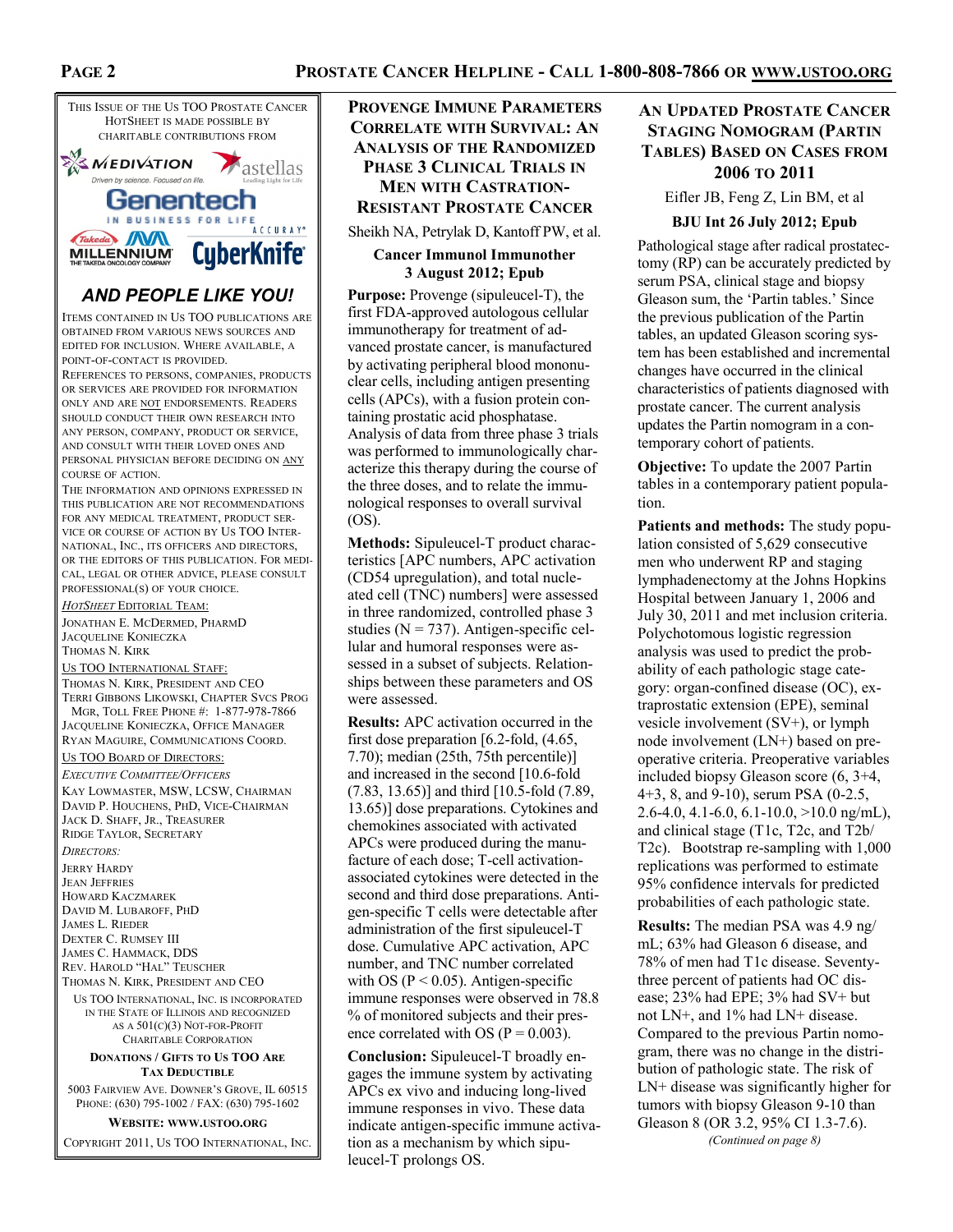# **INTERMITTENT ANDROGEN SUPPRESSION FOR RISING PSA LEVEL AFTER RADIOTHERAPY**

Crook J, O'Callaghan C, Duncan G, et al

#### **N Engl J Med 2012; 367: 895-903**

**Background:** Intermittent androgen deprivation for prostate-specific antigen (PSA) elevation after radiotherapy may improve quality of life and delay hormone resistance. We assessed overall survival with intermittent versus continuous androgen deprivation in a noninferiority randomized trial.

**Methods:** We enrolled patients with a PSA level greater than 3 ng per milliliter more than 1 year after primary or salvage radiotherapy for localized prostate cancer. Intermittent treatment was provided in 8-month cycles, with nontreatment periods determined according to the PSA level. The primary end point was overall survival. Secondary end points included quality of life, time to castration-resistant disease, and duration of nontreatment intervals.

**Results:** Of 1386 enrolled patients, 690 were randomly assigned to intermittent therapy and 696 to continuous therapy. Median follow-up was 6.9 years. There were no significant between-group differences in adverse events. In the intermittent-therapy group, full testosterone recovery occurred in 35% of patients, and testosterone recovery to the trialentry threshold occurred in 79%. Intermittent therapy provided potential benefits with respect to physical function, fatigue, urinary problems, hot flashes, libido, and erectile function. There were 268 deaths in the intermittent-therapy group and 256 in the continuous-therapy group. Median overall survival was 8.8 years in the intermittent-therapy group versus 9.1 years in the continuoustherapy group (hazard ratio for death, 1.02; 95% confidence interval, 0.86 to 1.21). The estimated 7-year cumulative rates of disease-related death were 18% and 15% in the two groups, respectively  $(P=0.24)$ .

**Conclusions:** Intermittent androgen deprivation was noninferior to continuous therapy with respect to overall survival. Some quality-of-life factors improved with intermittent therapy.

# **OUTCOMES OF INITIALLY EXPECTANTLY MANAGED PATIENTS WITH LOW OR INTERMEDIATE RISK SCREEN-DETECTED LOCALIZED PROSTATE CANCER**

Bul M, van den Bergh RCN, Zhu X, et al

### **BJU Int, 29 August 2012; Epub**

### **What's known on the subject and what does the study add?**

Active surveillance (AS) aims to reduce overtreatment by selecting patients with low risk prostate cancer (PCa) based on favourable disease characteristics. However, most studies on AS do not have long-term results available; in particular, data on patients with intermediate risk disease are lacking.

Our findings demonstrate that withholding radical treatment in men with low or intermediate risk screen-detected localized PCa leads to a substantial delay or even avoidance of radical treatment in a majority of men. Favourable diseasespecific outcomes confirm the feasibility of AS for low risk PCa and also support a role for AS in selected patients with intermediate risk PCa.

**Objective:** To assess the longer-term feasibility of AS, we aimed to evaluate outcomes of patients with screendetected localized prostate cancer (PCa) who initially elected to withhold radical treatment for either low or intermediate risk disease.

**Patients and Methods:** All men underwent screening for PCa in the Rotterdam and Helsinki arms of the European Randomized Study of Screening for Prostate Cancer (ERSPC); eligible men were diagnosed with PCa prior to the establishment of the ERSPC-affiliated Prostate Cancer Research International: Active Surveillance (PRIAS) study (1994– 2007) and were initially expectantly managed in the absence of a fixed follow-up protocol. Low risk PCa was defined as clinical stage T1/T2, PSA ≤10 ng/mL, PSA density <0.2 ng/ mL/mL, Gleason ≤6 and maximum two positive biopsy cores, whereas PSA 10– 20 ng/mL, Gleason score 7 and three positive biopsy cores were considered intermediate risk features. Diseasespecific, overall and treatment-free survival were analysed using the Kaplan– Meier and competing risks methods.

**Results:** In all, 509 patients with PCa were eligible, of whom 381 were considered low risk and 128 intermediate risk. During a median follow-up of 7.4 years, a total of 221 patients (43.4%) switched to deferred treatment after a median of 2.6 years. The calculated 10 year disease-specific survival rates were 99.1% and 96.1% for low and intermediate risk patients, respectively (*P*= 0.44), and for overall survival 79.0% and 64.5%, respectively (*P*= 0.003). Competing risks analysis showed similar results.

**Conclusions:** Withholding radical treatment in men with low to intermediate risk screen-detected PCa leads to a substantial delay or even avoidance of radical treatment and its potential sideeffects in a majority of patients. Disease -specific outcomes at 7.4 years of follow -up are favourable in low as well as intermediate risk patients. This confirms the feasibility of AS according to contemporary criteria, and also suggests a potential role for AS in selected men with intermediate risk features.

# **US TOO SEEKS BOARD MEMBER APPLICATIONS**

Us TOO International, is seeking qualified individuals to serve on its Board of Directors. Members have been diagnosed with prostate cancer, are a member of such a man's family or significant other, or any person involved in or interested in support or treatment of such patients. Other qualifications include familiarity with an Us TOO chapter, ability to think globally, skills or experience deemed beneficial to the work of Us TOO and commitment to Us TOO's purpose and mission.

#### See details at

www.ustoo.org/SeekBoardMembers.asp. Send letters of nomination with a vita or resume to Thomas Kirk, President and CEO, Us TOO International, 5003 Fairview Avenue, Downers Grove, IL 60515 or e-mail tom $@$ ustoo.org.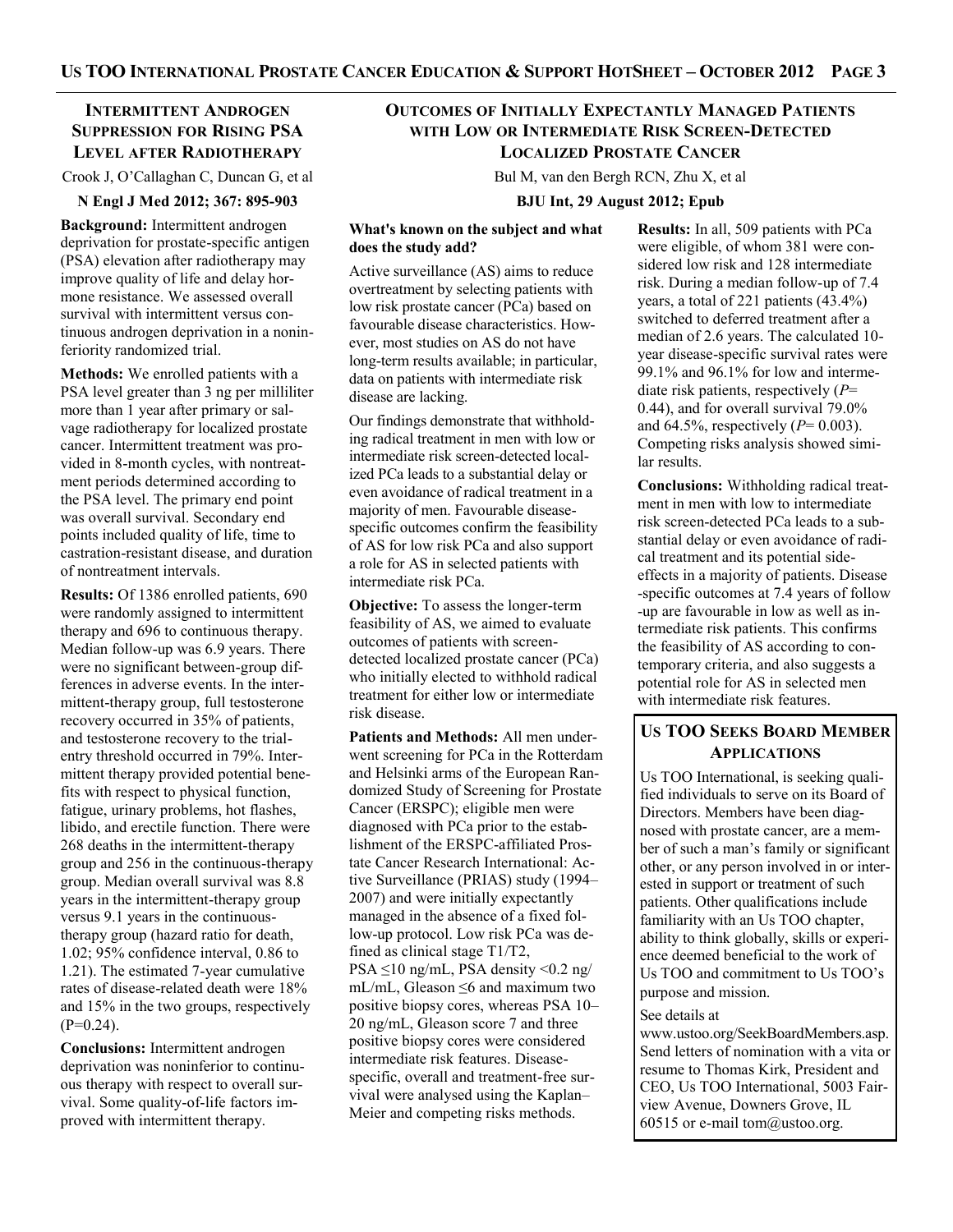# **STUDY 'SHOWS THE WAY' TO RESOLVING PSA CONTROVERSY**

# **Quality-Adjusted Life-Years Are Key**

A new approach to evaluating the benefits and harms of PSA testing "shows the way to a resolution of the longstanding problem about screening for prostate cancer," according to an editorial in the August 16th edition of *The New England Journal of Medicine* (Vol. 367, pp. 595-605, 2012). "This is welcome news," says editorialist Harold Sox, MD, because the conflicting results from major American and European randomized trials of the screening "did not settle the matter."

A big part of the problem has been that any recommendation about testing, like that recently from the US Preventive Services Task Force, is based on an "apples-and-oranges" comparison, says Dr. Sox, who is from the Dartmouth Institute for Health Policy & Clinical Practice, in Hanover, NH. The units of measure are different for benefits (cancer deaths averted) compared with those for harms (overtreatment, erectile dysfunction, urinary problems), he points out.

A new study, published in tandem with the editorial, now addresses the "applesand-oranges problem" by using the same measure – quality-adjusted lifeyears (QALYs) – to quantify the harms and benefits of screening, Dr. Sox explains. "Because the authors express harms and benefits in the same units. they could calculate net benefit, an objective measure of the balance of harms and benefits," he writes.

To determine quality of life, the authors used "utility estimates" for various health states, such as undergoing a screening test or being treated with radical prostatectomy (RP) or terminal illness. They predicted the number of QA-LYs associated with screening by using these utility estimates, which were obtained from other studies.

The new study, which is derived from statistical modeling, found that the benefit of prostate cancer screening is "diminished" by the loss of qualityadjusted life-years caused by overdiagnosis and overtreatment. Nevertheless, there is an average net benefit from

*(Continued on page 5)*

## **US FDA APPROVES XTANDI®** *(Continued from page 1)*

The recommended dose of Xtandi is 160 mg (four 40 mg capsules) administered orally once daily. Xtandi can be taken with or without food and does not require concomitant steroid (e.g., prednisone) use. In the phase 3 clinical trial, 48% of Xtandi patients and 46% of patients in the placebo arm were treated with glucocorticoids.

As a post-marketing requirement, Medivation and Astellas have agreed with the FDA to conduct an open-label safety study of Xtandi (160 mg/day) in patients who are at high risk for seizure.

The efficacy and safety of Xtandi were assessed in a randomized, placebocontrolled, multicenter phase 3 clinical trial. A total of 1,199 patients with mCRPC who had previously received docetaxel were randomized 2:1 to receive either Xtandi orally at a dose of 160 mg once daily ( $N = 800$ ) or placebo  $(N = 399)$ . Patients with a history of seizure, taking medications known to decrease the seizure threshold, or with other risk factors for seizure were excluded from the clinical trial. The primary endpoint of the trial was overall survival.

Xtandi-treated patients had a statistically significant improvement in median overall survival compared to the placebo group: 18.4 months in the Xtandi group versus 13.6 months in the placebo group (P<0.0001). Xtandi provided a 37% reduction in risk of death compared to placebo (hazard ratio  $= 0.631$ ). Seizure occurred in 0.9% of patients on Xtandi and 0% of the placebo-treated patients. Grade 3 and higher adverse reactions were reported among 47% of Xtandi treated patients and 53% of placebotreated patients.

Xtandi is an androgen receptor inhibitor that acts on different steps in the androgen receptor signaling pathway. Xtandi has been shown to competitively inhibit androgen binding to androgen receptors and inhibit androgen receptor nuclear translocation and interaction with DNA. Xtandi decreased proliferation and induced cell death of prostate cancer cells in vitro and decreased tumor volume in a mouse prostate cancer xenograft model.

### **Important Safety Information**

Contraindications: Xtandi can cause fetal harm when given to pregnant women based on its mechanism of action. It is not indicated for use in women and is contraindicated in women who are or may become pregnant.

Warning and Precautions: In the randomized clinical trial, seizure occurred in 0.9% of patients on Xtandi. No patients on the placebo arm experienced seizure. Because of the risk of seizure associated with Xtandi use, patients should be advised of the risk of engaging in any activity where sudden loss of consciousness could cause serious harm to themselves or others.

Adverse Reactions: The most common adverse drug reactions ( $\geq$  5%) reported in patients receiving Xtandi in the randomized clinical trial were asthenia/ fatigue, back pain, diarrhea, arthralgia, hot flush, peripheral edema, musculoskeletal pain, headache, upper respiratory infection, muscular weakness, dizziness, insomnia, lower respiratory infection, spinal cord compression and cauda equina syndrome, hematuria, paresthesia, anxiety, and hypertension.

Drug Interactions: Enzalutamide is an inducer of livers enzyme that are important for the breakdown and elimination of drugs in humans. As such, several important interactions can occur with co -administration of certain drugs that can increase or decrease Xtandi blood levels. Please be sure to tell your doctor the names of all of the medications you are currently taking before starting Xtandi treatment.

For Full Prescribing Information, please visit [www.XtandiHCP.com.](http://www.XtandiHCP.com)

*Medivation/Astellas Pharma News Release, 31 August 2012*

**Want to learn more about local prostate cancer support group activities? Read the**

CHAPTER NEWS!

**at www.ustoo.org!**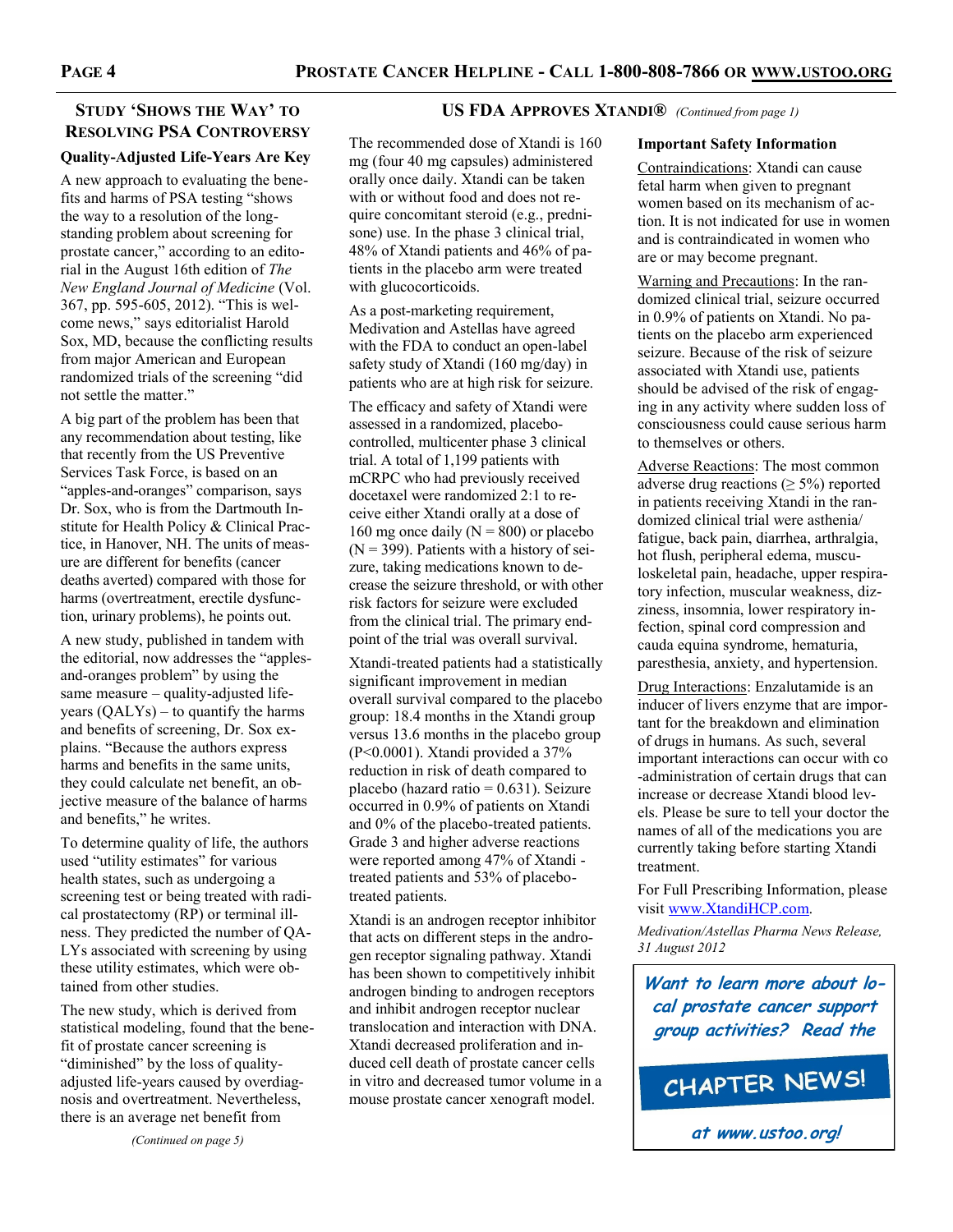### **QUALITY-ADJUSTED LIFE-YEARS**

*(Continued from page 4)*

screening in terms of QALYs, according to the study authors, who are led by Eveline Heijnsdijk, PhD, of the Erasmus Medical Center in the Netherlands.

Inputting data from the European Randomized Study of Screening for Prostate Cancer (ERSPC) and other sources into their model, Dr. Heijnsdijk and colleagues found that, for 1000 men of all ages who were followed-up for their entire life span, annual screening of those between the ages of 55 and 69 years would result in:

- 9 fewer deaths from prostate cancer (28% mortality reduction);
- 14 fewer men receiving palliative therapy (35% reduction); and
- 73 total life-years gained (average 8.4 per prostate cancer death avoided).

However, the total number of (QALYs) gained from screening that group was lower (56 years) than the unadjusted (73 years) because of harms due to screening, they report. Screening would also result in 45 men being overdiagnosed and overtreated. The authors calculated that to prevent 1 prostate cancer death, 98 men would have to be screened and 5 cancers would have to be detected.

These numbers are "more favorable" than the 1,068 and 48 reported in earlier ERSPC results, say the authors. But their model "predicts long-term effects after a much longer period," they claim, which would allow the control group to have more cancers detected and diseasespecific deaths to occur.

These results from the new study are not the final word on evaluating prostate cancer screening because even longer follow -up data are needed from the ERSPC and from quality-of-life analyses. Until longer -term data are available, "universal recommendations regarding screening" should not be made, they conclude.

Dr. Sox agrees, but for different reasons. He finds fault in technical details of the modeling and states that, until more work is done to refine this kind of modeling, "guidelines should avoid recommending for or against PSA screening."

*Medscape Medical News, 15 August 2012*

# **RANDOMISED CONTROLLED TRIAL COMPARING LAPAROSCOPIC AND ROBOT-ASSISTED RADICAL PROSTATECTOMY**

Porpiglia F, Morra I, Lucci Chiarissi M, et al

#### **Eur Urol 20 July 2012; Epub**

**Objective:** To compare RARP and LRP in terms of the functional, perioperative, and oncologic outcomes. The main end point of the study was changes in continence 3 months after surgery.

**Design, Setting, and Participants:** From January 2010 to January 2011, 120 patients with organ-confined prostate cancer were enrolled and randomly assigned (using a randomisation plan) to one of two groups based on surgical approach: the RARP group and the LRP group.

**Intervention:** All RARP and LRP interventions were performed with the same technique by the same single surgeon.

**Outcome Measurements and Statistical Analysis:** The demographic, perioperative, and pathologic results, such as the complications and PSA measurements, were recorded and compared. Continence was evaluated at the time of catheter removal and 48 hours later, and continence and potency were evaluated after 1, 3, 6, and 12 months The student t test, Mann-Whitney test,  $\chi^2$  test, Pearson  $\chi^2$  test, and multiple regression analysis were used for statistics.

**Results and Limitations:** The two groups (RARP: n=60; LRP: n=60) were comparable in terms of demographic data. No differences were recorded in terms of perioperative and pathologic results, complication rate, or PSA measurements. The continence rate was higher in the RARP group at every time point: Continence after 3 mo was 80% in the RARP group and 61.6% in the LRP group ( $p=0.044$ ), and after 1 yr, the continence rate was 95.0% and 83.3%, respectively (p=0.042). Among preoperative potent patients treated with nerve -sparing techniques, the rate of erection recovery was 80.0% and 54.2%, respectively (p=0.020). The limitations included the small number of patients.

**Conclusions:** RARP provided better functional results in terms of the recovery of continence and potency. Further studies are needed to confirm our results.

# **LOW ACCURACY OF ROUTINE ULTRASOUND-GUIDED SYSTEMATIC 12-CORE BIOPSIES IN PROSTATE TUMOR MAPPING**

Belas O, Hupertan V, Comperat E, et al

#### **Can J Urol 2012; 19: 6366-72**

**Introduction:** To determine the accuracy of a 12-core biopsy protocol in assessing the location of prostate tumors within radical prostatectomy (RP) specimens.

**Materials and Methods:** A consecutive series of patients with T1c stage prostate cancer who had undergone 12 ultrasound-guided prostate biopsies prior to RP was considered. The locations of the biopsies from prostate gland mapping were compared with the locations of tumor tissues obtained after analysis of the prostate specimens.

**Results:** Overall, 78 patients (27.4%) were included. The median PSA level was 6 ng/mL. The median prostate weight was 45 g (range 22 to 102). Overall, 936 biopsies were performed in the 78 men, of which 254 biopsies were positive. The mean number of positive biopsies per patient was 3.7 (range 1 to 12). Pathologic examination of the surgical specimens revealed that 58 (74.4%) patients had pT2 disease and 20 patients (25.6%) had locally advanced disease (pT3). The biopsy protocol's sensitivity, specificity and positive predictive value for tumor location were 0.34, 0.83 and 0.84. The performance of the protocol was modest in assessing the exact tumor location (area under curve (AUC) 0.581, 95% confidence interval (CI) 0.489-0.719).

**Conclusions:** Routine, ultrasoundguided, systematic 12-core biopsies lack precision in prostate tumor mapping.

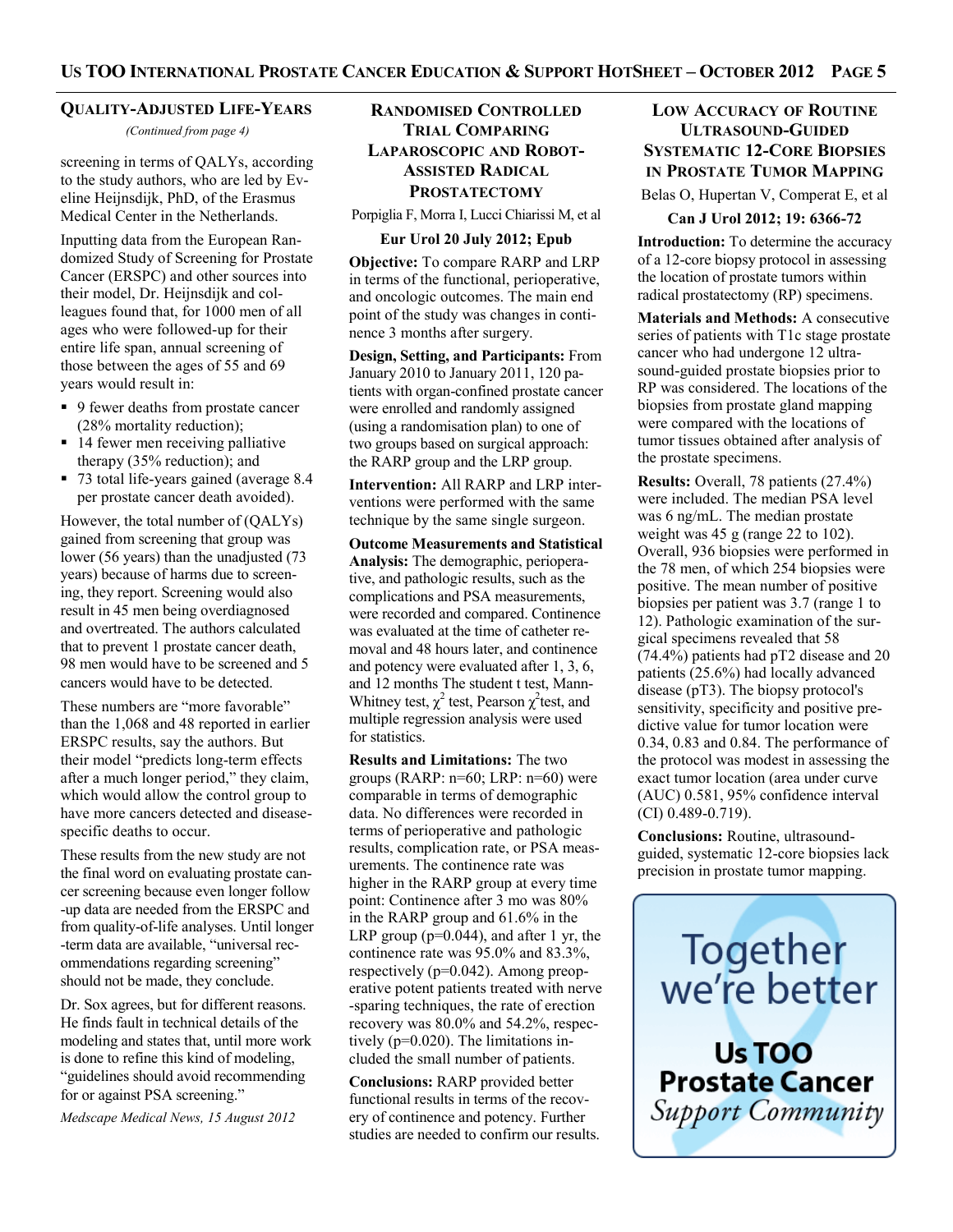# **GENETIC LINK TO PROSTATE CANCER RISK IN AFRICAN AMERICANS FOUND**

Prostate cancer in African-American men is associated with specific changes in the IL-16 gene, according to researchers at the University of Illinois at Chicago College of Medicine. The study, published online in the journal *Cancer Epidemiology, Biomarkers & Prevention*, establishes the association of IL-16 with prostate cancer in men of both African and European descent.

Previously identified changes in the gene for IL-16, an immune system protein, were associated with prostate cancer in men of European descent. But the same changes in the gene's coded sequence – called "polymorphisms" – did not confer the same risk in African Americans. Doubt was cast on IL-16's role in prostate cancer when researchers were unable to confirm that the IL-16 polymorphisms identified in whites were also important risk factors in African Americans, Kittles said.

Kittles and colleagues used a technique called imputation – a type of statistical extrapolation – that allowed them to see new patterns of association and identify new places in the gene to look for polymorphisms. They found changes elsewhere in the IL-16 gene that were associated with prostate cancer and that were unique to African Americans.

Polymorphisms result from DNA mutations emerging in the ancestral history of different populations. People of African descent are much more genetically diverse than whites, Kittles said, making the search for polymorphisms associated with disease more difficult. Although the effect of the particular changes to the gene appear to be different in men of African versus European descent, it is likely that several of the polymorphisms in the gene alter the function of the IL-16 protein.

"This confirms the importance of IL-16 in prostate cancer and leads us in a new direction," Kittles said. "Very little research has been done on IL-16, so not much is known about it. We now need to explore the functional role of IL-16 to understand the role it is playing in prostate cancer," he said.

*Science Daily, 31 August 2012*

# **DOC MOYAD'S WHAT WORKS & WHAT IS WORTHLESS COLUMN, ALSO KNOWN AS "NO BOGUS SCIENCE" COLUMN**

**"The testosterone blood test should probably be a fasting blood test just like the cholesterol blood test."**

Mark A. Moyad, MD, MPH

University of Michigan Medical Center, Department of Urology

**Editors' note**: Us TOO has invited certain physicians and others to provide information and commentary for the *HotSheet* to enrich its content to empower the reader. This column contains the opinions and thoughts of its author and is not necessarily those of Us TOO International.

**Bottom Line:** Several new studies are suggesting that the accuracy of the testosterone blood test can be impacted by what you eat and other factors, which means it is probably time to fast (no food or beverages other than water for 9 -12 hours) the next time you get this blood test (yet this may not apply to men on testosterone suppression treatment for prostate cancer).

The Michigan versus Alabama football game last month was more painful than 1000 acupuncture needles placed in my testicular region (aka groin area)! Anyway, speaking of the testicles, which produce most of the testosterone that circulates in a man's body (wowanother great and realistic segue by Moyad), there are some new studies to suggest men need to fast before they get an early morning testosterone blood test!

Researchers studied 74 men with an average age of 51 years and they were given a standard dose of sugar from food and beverages and their blood was drawn at 0, 30, 60, 90, and 120 minutes.<sup>1</sup> Ingestion of sugar was associated with a significant ( $P \le 0.0001$ ) 25% reduction in mean testosterone levels, which remained suppressed 120 minutes later. These results did not differ based on the body mass index or health of the men. A total of 15% of the men with normal testosterone levels experienced reductions in the hypogonadal (abnormally low) range at one or more time points. Thus, because of this and other studies, testosterone blood levels not only should be drawn in the early morning but probably should be drawn under fasting conditions now!

I have told men getting their PSA for years that they should get their cholesterol blood test and testosterone test the same morning to reduce the hassle of another blood draw. However, I had no idea that something as simple as "sugar" or in reality glucose or another aspect of dietary intake could influence this test so dramatically (otherwise I would have taken credit for it like the ego maniac that I am)! Still, think about this for a second….aging, sleep deprivation, extreme cholesterol reduction, excessive exercise, insulin resistance, and weight gain all can reduce testosterone levels!

Look, I just spent 20 minutes before typing this review searching the internet about the question of fasting and testosterone (yes, I know my life is pathetic and the Internet is about as accurate as a politician hooked up to a polygraph test) and virtually every site says the exact same thing, that you do not need to fast for the testosterone test. Another study from Australia just released showed that men ages 40-97 years had higher testosterone levels in the fasting state, and there is enough research to suggest that any large meal in the morning may reduce testosterone. The exception to this may be men on testosterone suppression treatment for prostate cancer because the drug is so powerful that it may be difficult to change your level of testosterone while on these medications.

Yet, who knows for sure, but the bottom line is that you should ask your doctor about this latest and craziest new information on the testosterone blood test. The old adage "you are what you eat" may now be taking on a whole new meaning in medicine my friends! Man, I love this stuff!

#### Reference

1. Caronia LM, Dwyer AA, Hayden D, et al: Clin Endocrinol (Oxf) 2012;

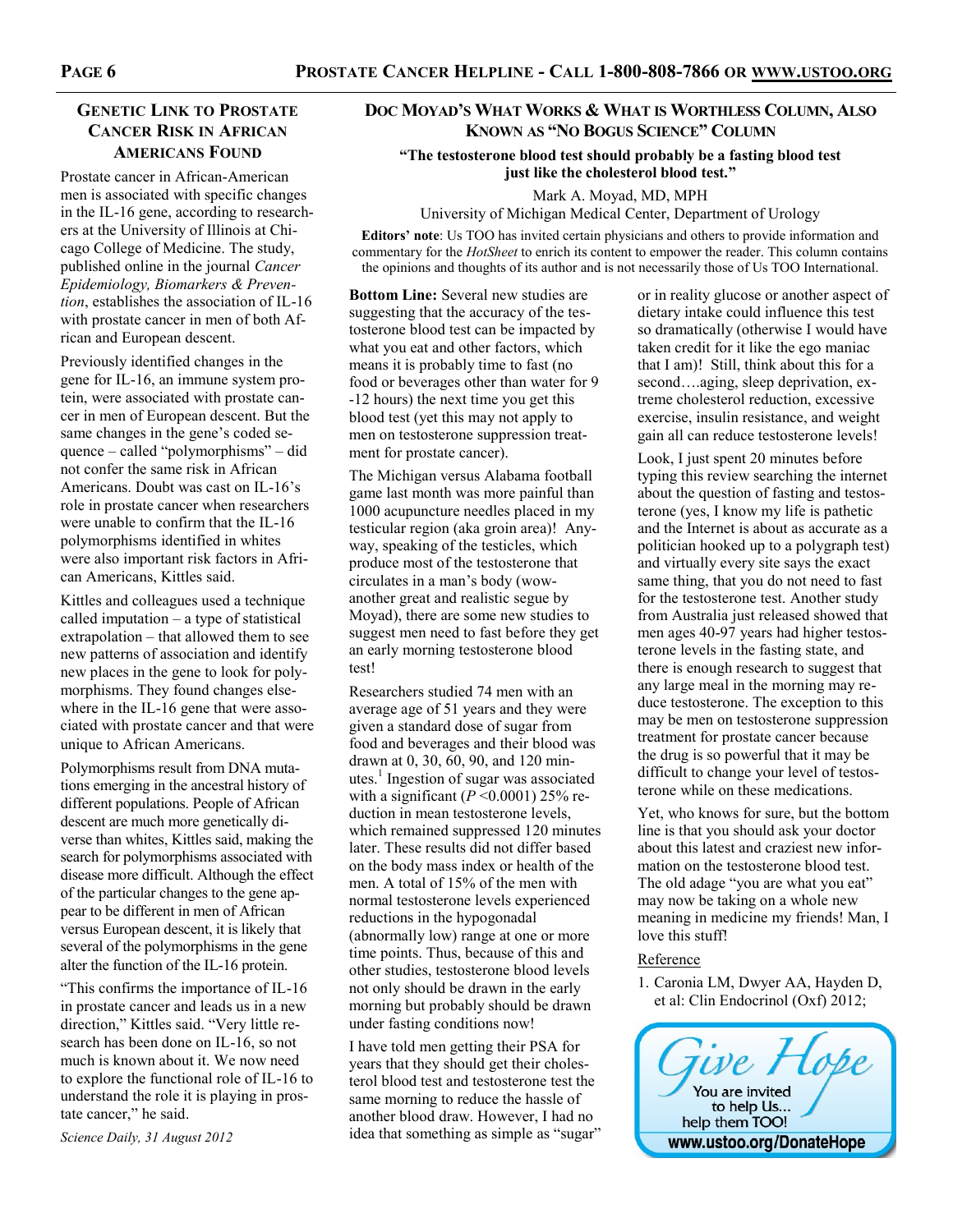### **DOCTOR CHODAK'S BOTTOM LINE** *(Ref Key: article #, page #, column #)*

#### **Editor: www.prostatevideos.com**

*Editors' note*: Us TOO has invited certain physicians and others to provide information and commentary for the *HotSheet* to enrich its content to empower the reader. This column contains the opinions and thoughts of its author and is not necessarily those of Us TOO International.

**a1p1c1** There is now more good news for patients with metastatic disease. Enzalutamide (Xtandi ®) was FDA approved for men who progressed after docetaxel chemotherapy. Now the real challenge is determining the optimal way to use the available options that include Xtandi, abiraterone (Zytiga®), and very soon, <sup>223</sup>Radium (Alpharadin®). Definitive studies testing combinations of these drugs probably are unlikely to be conducted, at least in the near future. That will mean there will be considerable variability in which treatment doctors recommend first, second, third, etc. Both the side effect profile and ease of administration are likely to result in Xtandi and Zytiga being used first and or second or vice-versa. But many questions will remain such as whether men will respond as well to the second drug after the first one fails. Another very important question is whether using the two drugs at the same time could deliver even better results than giving one of them followed by the other at the time of progression.

**The Bottom Line:** Although curing metastatic prostate cancer is still a rare event, the availability of the various new options has increased the survival time for men not cured by local therapy.

**a2p1c3** The latest study assessing the impact of anticoagulants, and in particular, aspirin on prostate cancer survival, is quite interesting but unfortunately not definitive. The CaPSURE database is not a controlled study and for that reason there are many reasons why the findings may not be correct. Certainly, on the basis of this report, it would be incorrect to recommend that men with prostate cancer, particularly high-grade disease, start taking aspirin to improve their outcome. For those who need it for their heart health, they may derive some additional benefit if they also have prostate cancer. What we hope, however, is that either the National Cancer Institute or any of the various research groups use these results to initiate a wellcontrolled trial that attempts to prove if anticoagulants and aspirin indeed benefit men with prostate cancer.

**The Bottom Line:** Here we have another uncontrolled study suggesting a benefit from anticoagulants but only a properly done prospective, randomized trial will be able to determine if this is truly a treatment that should be recommended to patients.

**a3p2c2** The study involving Provenge® provides additional information in support of this therapy. Many doctors have been reluctant to recommend Provenge because the PSA does not decline and objective responses are rarely seen. For that reason, doctors seem to question if the treatment really works despite the randomized studies showing an improved survival. The study by Sheikh and co-workers provides support for this novel therapy by demonstrating that survival was significantly better in those men who developed an immune response such as T-cell activation, APC activation and the number of APC cells. Other recent data supporting the value of Provenge that has been presented at several meetings is the demonstration that the improvement in overall survival was much higher in men with a low vs. high PSA at the time of treatment.

**The Bottom Line:** Provenge is the first immunotherapy available for treating progressive metastatic prostate cancer and it appears that the patients most likely to respond are those who develop an immune response and also those who have the least amount of disease. Men with minimally symptomatic or asymptomatic progressive disease should discuss this option with their doctor in cases where it has not been offered.

**a4p2c3** The report by Eifler et al. provides another update to the very valuable information provided by the Partin tables. Since the first time this information was published, it has been a useful tool for making treatment decisions in men with localized disease. One of the more valuable tools has been to decide whether or not to remove pelvic lymph nodes during radical prostatectomy (RP). Doing so does lengthen the operation and increase the risk of complications slightly yet many doctors continue to do it despite a VERY small chance of helping

patients. This updated report further shows that the vast majority of men with newly diagnosed disease rarely have positive nodes, making a lymph node dissection a waste of time and money.

**The Bottom Line:** Any man diagnosed with a Gleason 3+3 or 3+4 cancer and a PSA under 10 ng/mL who decides to undergo RP should ask if a lymph node dissection will be performed. He should then actively discourage their surgeon from doing so because the odds of benefitting him are near zero.

**a5p3c1** Another very important study just published deals with intermittent ADT (IADT) in men with a rising PSA after radiotherapy (RT). As discussed in a previous issue of the *HotSheet*, men with metastatic disease who receive IADT have a higher chance of dying from prostate cancer compared to men on continuous ADT (CADT) but there is no difference in overall survival. The well done randomized study by Crook et al found IADT for a rising PSA does not appear to result in a greater chance of dying from prostate cancer but it does offer some quality of life advantages.

**The Bottom Line:** Men who develop a rising PSA after RT and have no evidence of metastases should discuss the possibility of receiving IADT rather than CADT.

**a6p3c2** Although the idea of active surveillance (AS) after a diagnosis of prostate cancer is very hard for most men to accept, the fact is that it may be the best course of action for many of them. The uncontrolled study by Bul and coworkers provides additional evidence that the risk associated with AS appears to be low, at least at ten years. This was true for men with low risk and also intermediate risk disease. This report is important because many physicians who are against AS argue that nearly 30% of men thought to have low risk prostate cancer actually have intermediate risk disease. This report shows that the projected risk of dying from intermediate-risk prostate cancer in 10 years is only  $\sim$ 4% when treated with AS. Clearly, longer follow-

*(Continued on page 8)*